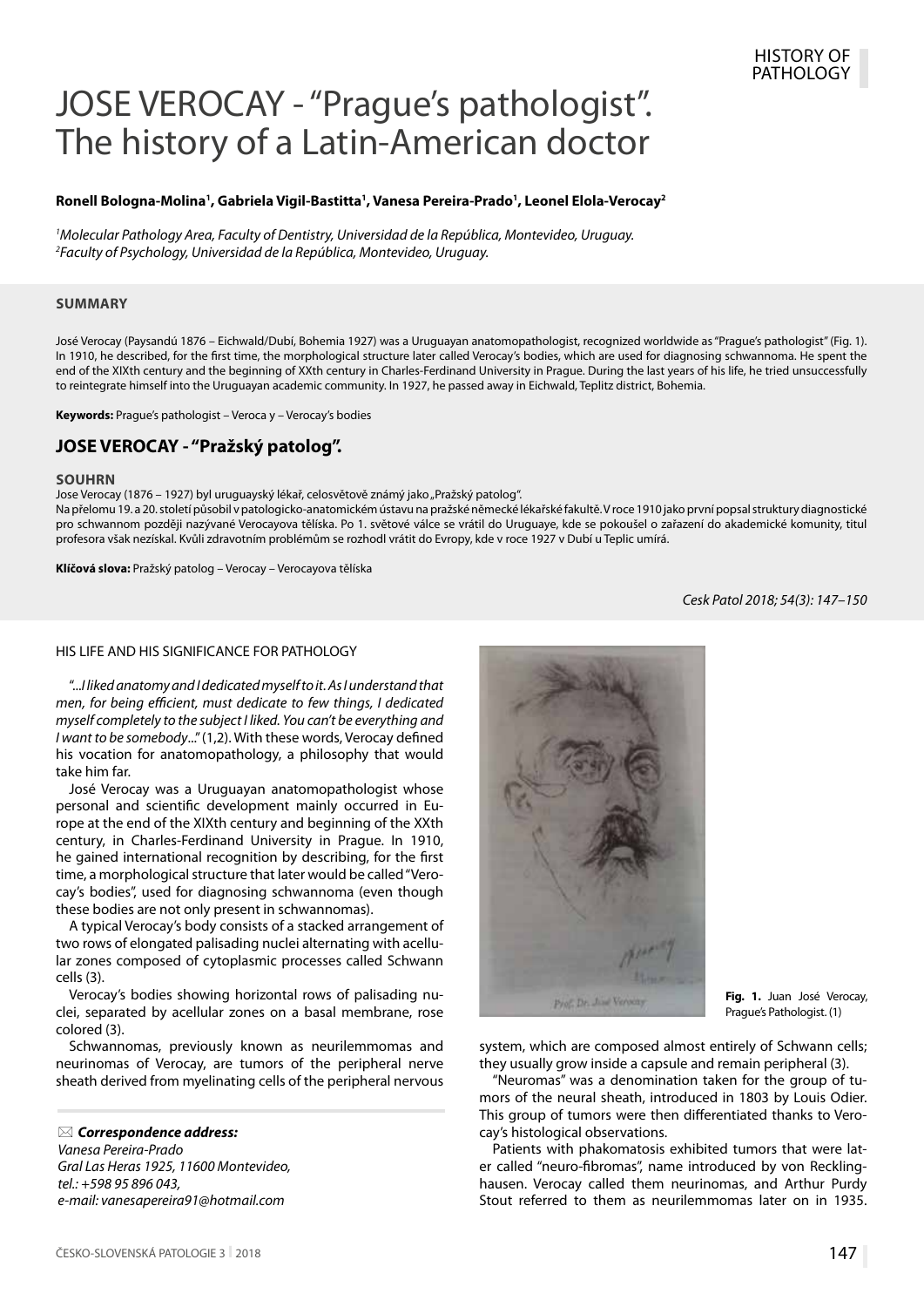Nonetheless, ultrastructural studies in 1968 determine that these tumors are composed mainly of Schwann cells, a discovery achieved by Harkin and Reed, so they call them "schwannomas" (4).

Nowadays, the histological structure of Verocay's bodies are now generally known as Antoni A/B structures.

#### HIS FIRST YEARS AND EDUCATION

José Verocay was born on the 16 June 1876 in Carreras N 908 street, between Sarandí and Ituzangó, Paysandú city, Uruguay, in the house of immigrant parents. His father, Silvino Verocay, was from Tirol (a region that now stretches from south Austria to northeast Italy) and his mother, Rosalía Garrone, was from Piemonte, an north-Italian region. The surname Verocay presumably derives from Verocai, an area next to Cortina d'Ampezzo in northeast Italy, based on a text from that time, Italian: "*Nel 1909 fu inaugurata la cappella di Verocai"* (1,2).

He first studied under his family's supervision with a Spanish teacher named Manuel G Alvarez (5). In 1887, at the age of 11, his father took him to Cortina d'Ampezzo, village of Tirol, where thereafter he was taken care of by his uncle Fortunato Verocay, a priest of the church. Fortunato taught him Italian, German and Latin. He continued his studies in Trento, where he studied *Ginnasio* for eight years*,* graduating on the 13 July 1897 with the degree of *Maturità* (analogous to a Bachelor's degree) (6).

In 1897, Verocay began studying at Medical Faculty (1897- 1904) which, at the time, was part of the Austro-Hungarian Empire. It was at one of the oldest and most prestigious universities in Europe, Charles-Ferdinand University in Prague. He regularly took courses with professors such as Huppert, Wölfler and Hans Chiari (2,7).

#### CAREER AND PUBLICATIONS

He entered the Institute of Pathological Anatomy (Fig. 2), which was directed by professor Hans Chiari (1835-1915) as well as other important figures of pathology such as Richard Kretz (1865-1920) and Anton Ghon (1866-1936). Hans Chiari was the first pathologist in Austria and strongly influenced Verocay's scientific path (1,2,6).

In 1902, he was named the first "*Demonstrator"*of the Institute. In 1904, he gained the title *"Doctor medicinae universae*".



**Fig. 2.** Pathological Anatomy Institute of Charles University in Prague. The principal entrance is viewed from U Nemocnice avenue N° 4. On the right side of the photo is Pod Vetrovem street, which is also where Verocay used to live, entering on the second floor (1910). The Pathological Anatomy Institute remained in the same building until 2005, when repairs were made. The building reopened at the end of 2009, after which the university used it for a different purpose.

Throughout his scientific and teaching career, he obtained the following positions:

- Third Assistent, from the 1October 1904 to the 31 December 1904.
- Second Assistent and simultaneous substitute of the first Assistent, from the 1January 1905 to the 30September 1905.
- First Assistent, from the 1October 1905 to the 3 April 1908.
- Honorary teacher, from the 1May 1908 until he took the position of Privatdozent in 1910 (7).

In the register, the three exam dates (11 July 1901, 10 July 1903 and 13 December 1904) can be seen, as well as his graduation date when he obtained the degree "Doctor medicinae universae" (17 December 1904) (8).

In 1905, at the age of 29, Verocay published his first two drafts. The first one focused on actinomycosis of the pelvic organs of a 14-year-old individual (Aktinomykose der Beckenorgane eines 14 jährigen Mädchens) (9), while the second one analyzed a chicken with multiple hearts (Multiplicitas cordis (heptacardia) bei einem Huhn) (10).

Moreover, he worked with aortic and renal anomalies as well as pseudohermaphroditism. In 1906, he returned to Uruguay for six months, where the dean of the Medical University of Montevideo, Dr. Alfredo Navarro, offered him the recently created role of Director of the Pathological Anatomy Institute. He accepted the offer, traveling back to Prague to plan his eventual return to Uruguay (1,2,7).

He spent from June to October 1906 as an intern at the Sea and Tropical disease Institute in Hamburg, under the direction of Bernhard Nocht. There he met Gustav Giemsa (1867-1947), from whom he learned several bacteriological techniques and perfected his pathological anatomy concepts.

He continued working and published two new papers:

- 1. "Demonstration einer Aortenanomalie" ("Demonstration of aorta anomaly") (12).
- 2. "Ueber einige Fälle besonderer retroperitonealen Tumoren" ("Some cases of retroperitoneal tumors" ) (13).

Aware of difficulties related to his new position in Montevideo, he continued as first assistant in the Pathological Anatomy Institute of Prague University. Due to the absence of Professor Chiari, he became the deputy Director of the Institute. He received an offer to become a substitute professor in pathological anatomy, but he did not accept it in anticipation of a response from Montevideo University (1).

When he did not receive news regarding his new position in Montevideo, he wrote a letter to Dr. Navarro: "…*I remain ignorant of what will happen in Montevideo and if you still are discussing my designation" …* "*With the dean's offer I achieved the highest honor as a foreign person, and I believe I can become the first foreigner to whom anyone has made a proposition to be an official lecturer in an Austrian University. Having the title and character of a professor, I should resign to the quality of a Uruguayan subdit becoming an Austrian…and as an orient person I don't think so"* (1,2).

The answer from Montevideo never arrived. Since the position in Uruguay was denied to him, Verocay continued his scientific work in Europe.

In 1907, he published "Ren impar sinister kombiniert mit Anomalien der Genitalorgane, der Baucharterien und des Skelettes" (14). Despite difficulties, plans not coming to fruition and uncertainty, he succeeded in his labor. He wrote a letter to his brother on the 22 January 1908, expressing..."*Here I am writing another work on nerves, based on the one I recently wrote (he referred to the one about the origin of certain neural tumors). I am not sure if something is coming from this, but if it does and I prove what I think, it would be something beautiful, and my name will be alive in pathology forever..."* (2).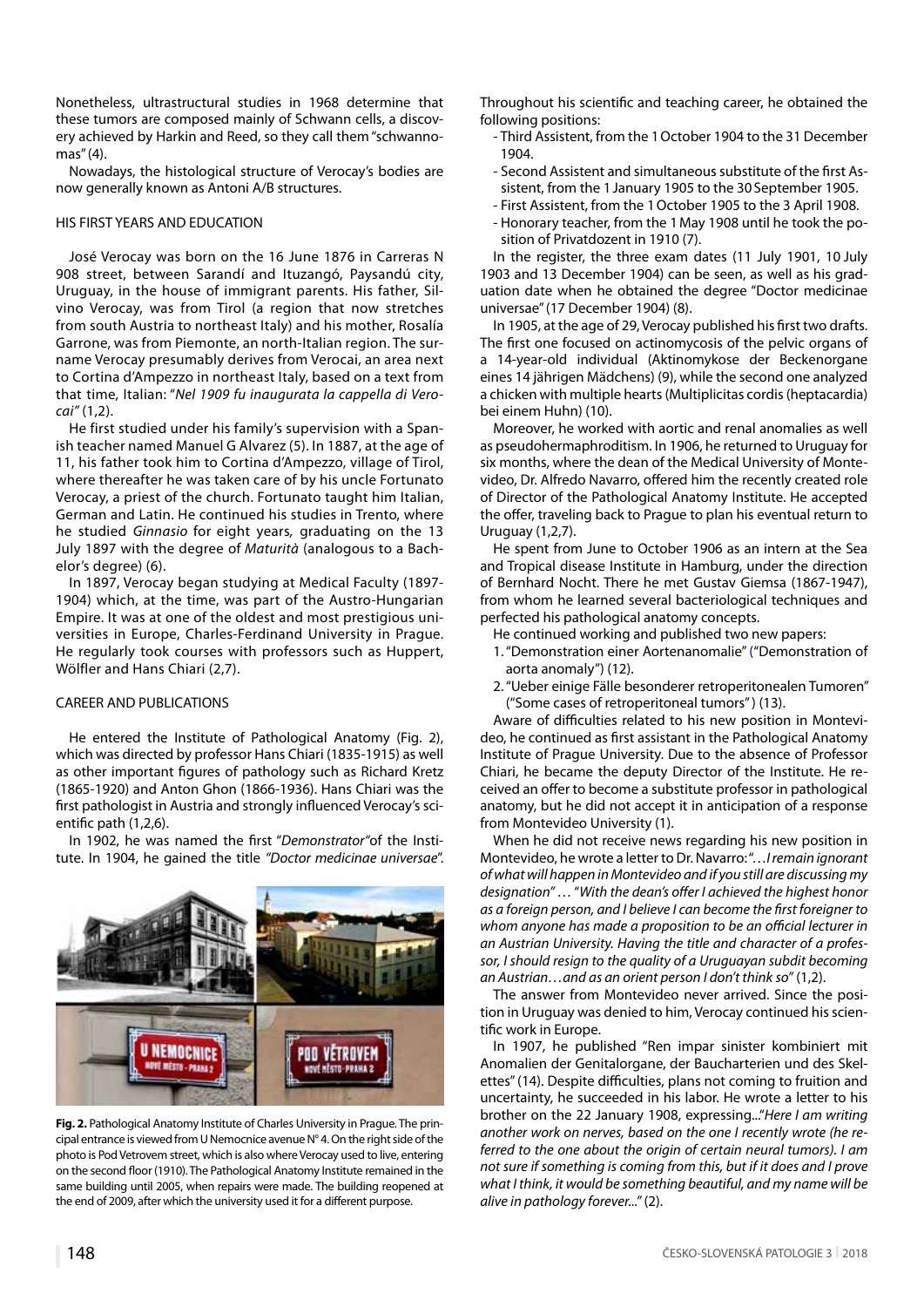Between 1908-1910 he published four papers. The first three are:

- 1. "Beseitigung der Formolniederschlage aus mikroskopischen Schnitten" ("Removal of formolic precipitates of microscopic cuts") (15).
- 2. "Multiple Geschwülste als Systemerkrankung am nervösen Apparate" ("Multiple tumors as a systemic disease in the nervous system") (16).
- 3. "Ueber ein neues Verfahren zur Färbung des Bindegewebes" ("About a new procedure for staining connective tissue") (17).

Around this time, he received a job offer as director of pathological anatomy at the Medical School of Boston University, under the direction of the a globally recognized pathologist named William Thomas Councilman (1854-1933). However, he did not accept the offer (7).

In 1910, he published the article for which he later became known internationally, titled "Zur Kenntnis der Neurofibrome" ("About the knowledge of neurofibromes") (Fig.3) (18).

In this work he described the histogenesis of neurinomes, beginning with Schwann cells, and used one affecting the acoustic nerve as a model. He analyzed its polymorphism microscopically and described structures that today carry his name "Verocay's bodies" (6).

His discoveries were immediately accepted by globally renowned experts such as Pío del Río Hortega (1882-1945), Kart Albert, Ludwig Aschoff (1866-1942), and Harvey W. Cushing (1869-1939), the latter of which declared in 1917: "*One of the most complete studies about this tissue is the one of Verocay, proposing the name of neurinome to call this singular tumors of the nerves. In all, the observations of Verocay about a case of generalized neurofibromatosis and four cases of isolated acoustic tumors are of great importance and are novel in the medical field*" (7).

In this same year, on the 15 December, the Professors College of Prague decided to name Verocay as an *Privatdozent*, of the Pathological Anatomy Institute of German University of Prague. As a foreigner, the Professors College made an exception to their normal policy in naming him to this position. He represented the previous position of deputy Director of the subject.

In 1914, he received an offer to become a professor of pathological anatomy, but he rejected it because he would have to give up his Uruguayan citizenship (11). Verocay wanted to return to Uruguay to advance pathological studies there. He sent 200 histological samples to Montevideo at one time, the product of his labor on autopsies, with the descriptions and clinical pathological indications attached (20).

In 1911, he published "Ein Fall von maligner Hypophysenganggeschwulst" ("A malignant case in pituitary tract") (21).

In 1913, he took a position in Vienna as a "Prosector" of the Hospital "Kaiserin Elisabeth," substituting for Professor Schlagenhaufer (2).

He published only one article in Italian: "Contributo alla casistica dell´atresia congenita dell´aorta in prossimità del dutto arterioso del Botallo" ("Contribution to the casuistry of the congenital aortic atresia next to the Botallo's arterial duct") (22) and Pseudohermaphroditismus masculinus completus" ("Complete male pseudohermaphroditism") (23).

Verocay's plans to return to Uruguay were delayed by the beginning of World War One. He was called to Vienna. As a foreigner he could avoid getting involved in the conflict, but for humanity reasons he entered the military health division of the Austrian army, working at the hospital of infectious diseases as "Prosector" (6).

It was a hospital that contained 2400 beds for injured people coming from every war zone of the empire. Verocay, as a dissector and bacteriologist, conducted a large number of autopsies.



**Fig. 3.** The book Habilitation Thesis José Verocay (19).

He researched anatomic lesions of the lungs caused by infectious agents. His samples allowed him to initiate histopathology studies of the flu, which began its epidemic and pandemic propagation at the end of the war.

In 1918, the war ended and he was honored with a plaque as a Red Cross Official (2).

- He also continued publishing papers (1915-1916):
- 1. "Arterienverkalkung bei angeborener Lues" ("Arterial calcifications") (24).
- 2. "Hat Unwegsamkeit des Ductus deferens Atrophie des Hodens zur Folge?" ("Impassability of the deferens duct (= vas deferens) causes atrophy of the testis?") (25).
- 3. "Ein junges menschliches Ei" ("A young egg of man") (26).

#### LAST YEARS

The dismemberment of the Austro-Hungarian monarchy, with the consequent devaluation of its currency, led him to lose his already small savings in crowns, making it difficult for him to remain in Prague. In 1919, he therefore renounced his position as "Prosector" and returned to Uruguay (6).

He relocated to his family cottage in Paso de los Mellizos, Río Negro. There, he worked in the family business as a general doctor. In 1920, at the age of 44, he married Carlotta Rühr, whom he met in Vienna, and would have four children, relocating to Montevideo (1,2).

In 1921, he entered the military hospital as a doctor in Montevideo (1).

In 1924, he gave lectures on pathological anatomy in the dental school of Montevideo at a request of the director Dr. Sartori (27). That year, he aspired to the position of Anatomical Pathology professor in the Faculty of Medicine. This position was denied unfairly to him in a letter that many students and doctors criticized and were upset by (2).

Finally, on 18 March 1925 he became the chief of the laboratory of Anatomical Pathology in the School of Dentistry.

In 1927, he was hired by Professor Ricaldoni, director of the pathological anatomy laboratory of the Neurological Institute, but only remained in that position for 64 days due to lung and heart diseases that afflicted him. He decided to travel to Vienna for a medical appointment with his cardiologist friends (2).

On the 24 August, two days before he travelled to Europe, dental and medical students put on a public ceremony in his honor, in the great salon of the medical university. The students proclaimed him as "recognized professor of the actual medical generation" (28), and as "professor by right of the medical youth" (29).